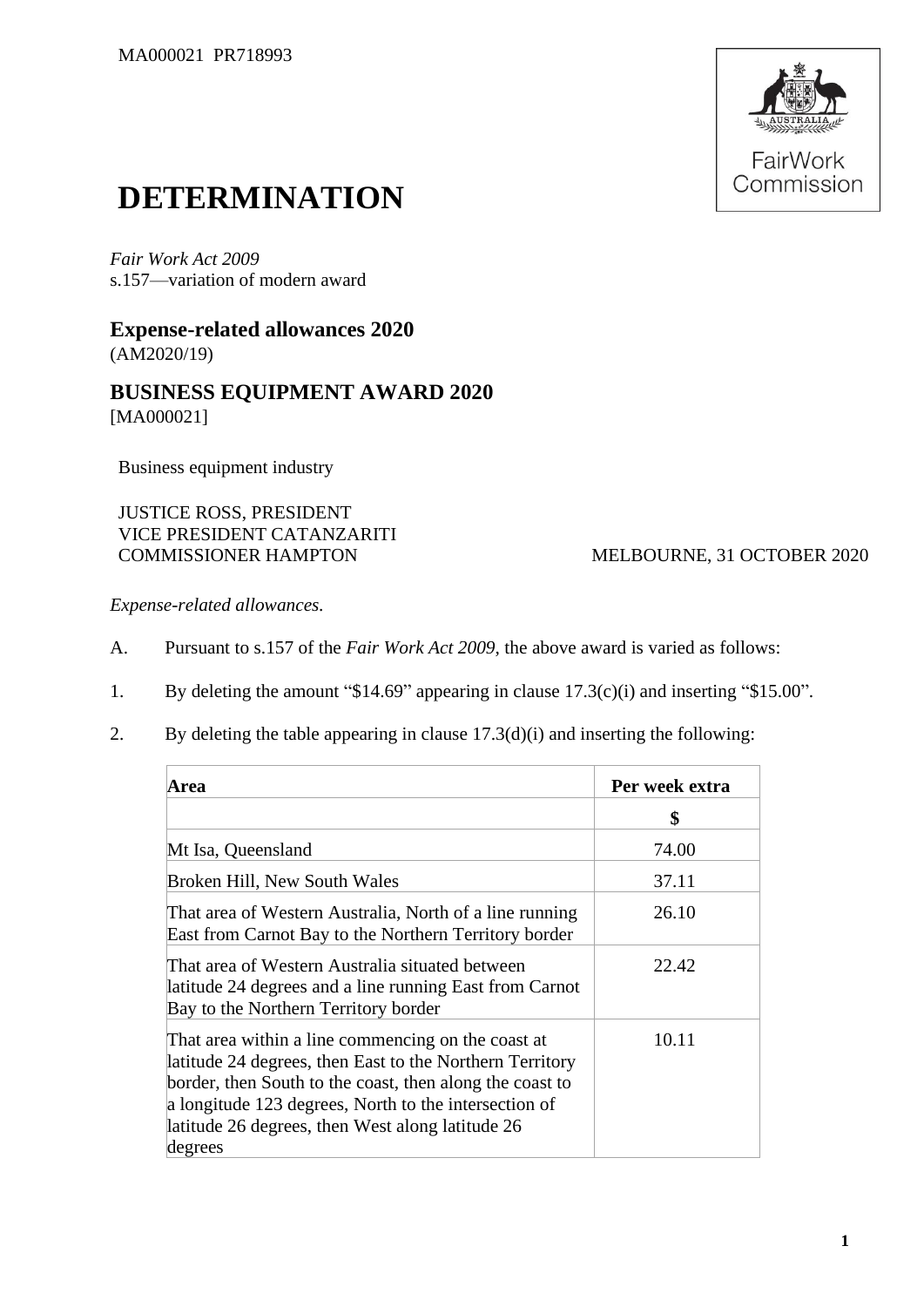- 3. By deleting the amount "\$70.43" appearing in clause 17.3(e)(i) and inserting "\$71.85".
- 4. By deleting the amount "\$12.82" appearing in clause 17.3(e)(ii) and inserting "\$13.09".
- 5. By deleting the table appearing in clause C.4.1 and inserting the following:

| <b>Allowance</b>                                                                                                                                                                                                                                                                                                           | <b>Clause</b> | \$     | Payable        |
|----------------------------------------------------------------------------------------------------------------------------------------------------------------------------------------------------------------------------------------------------------------------------------------------------------------------------|---------------|--------|----------------|
| <b>Technical and Clerical streams</b>                                                                                                                                                                                                                                                                                      |               |        |                |
| Motor vehicle allowance—using<br>own vehicle                                                                                                                                                                                                                                                                               | 17.3(b)(i)    | 621.14 | per month      |
| Motor vehicle allowance—using<br>own vehicle—country territory                                                                                                                                                                                                                                                             | 17.3(b)(i)    | 719.22 | per month      |
| Motor vehicle allowance—using<br>own vehicle—additional amount                                                                                                                                                                                                                                                             | 17.3(b)(ii)   | 0.34   | per km         |
| Motor vehicle allowance—using<br>own vehicle-casual basis                                                                                                                                                                                                                                                                  | 17.3(b)(vi)   | 0.78   | per km         |
| Meal allowance for overtime rest<br>breaks                                                                                                                                                                                                                                                                                 | 17.3(c)(i)    | 15.00  | per rest break |
| Area allowance—Mt Isa,<br>Queensland                                                                                                                                                                                                                                                                                       | 17.3(d)(i)    | 74.00  | per week       |
| Area allowance—Broken Hill, New<br>South Wales                                                                                                                                                                                                                                                                             | 17.3(d)(i)    | 37.11  | per week       |
| Area allowance—that area of<br>Western Australia, North of a line<br>running East from Carnot Bay to<br>the Northern Territory border                                                                                                                                                                                      | 17.3(d)(i)    | 26.10  | per week       |
| Area allowance—that area of<br>Western Australia situated between<br>latitude 24 degrees and a line<br>running East from Carnot Bay to<br>the Northern Territory border                                                                                                                                                    | 17.3(d)(i)    | 22.42  | per week       |
| Area allowance—that area within a<br>line commencing on the coast at<br>latitude 24 degrees, then East to the<br>Northern Territory border, then<br>South to the coast, then along the<br>coast to a longitude 123 degrees,<br>North to the intersection of latitude<br>26 degrees, then West along<br>latitude 26 degrees | 17.3(d)(i)    | 10.11  | per week       |